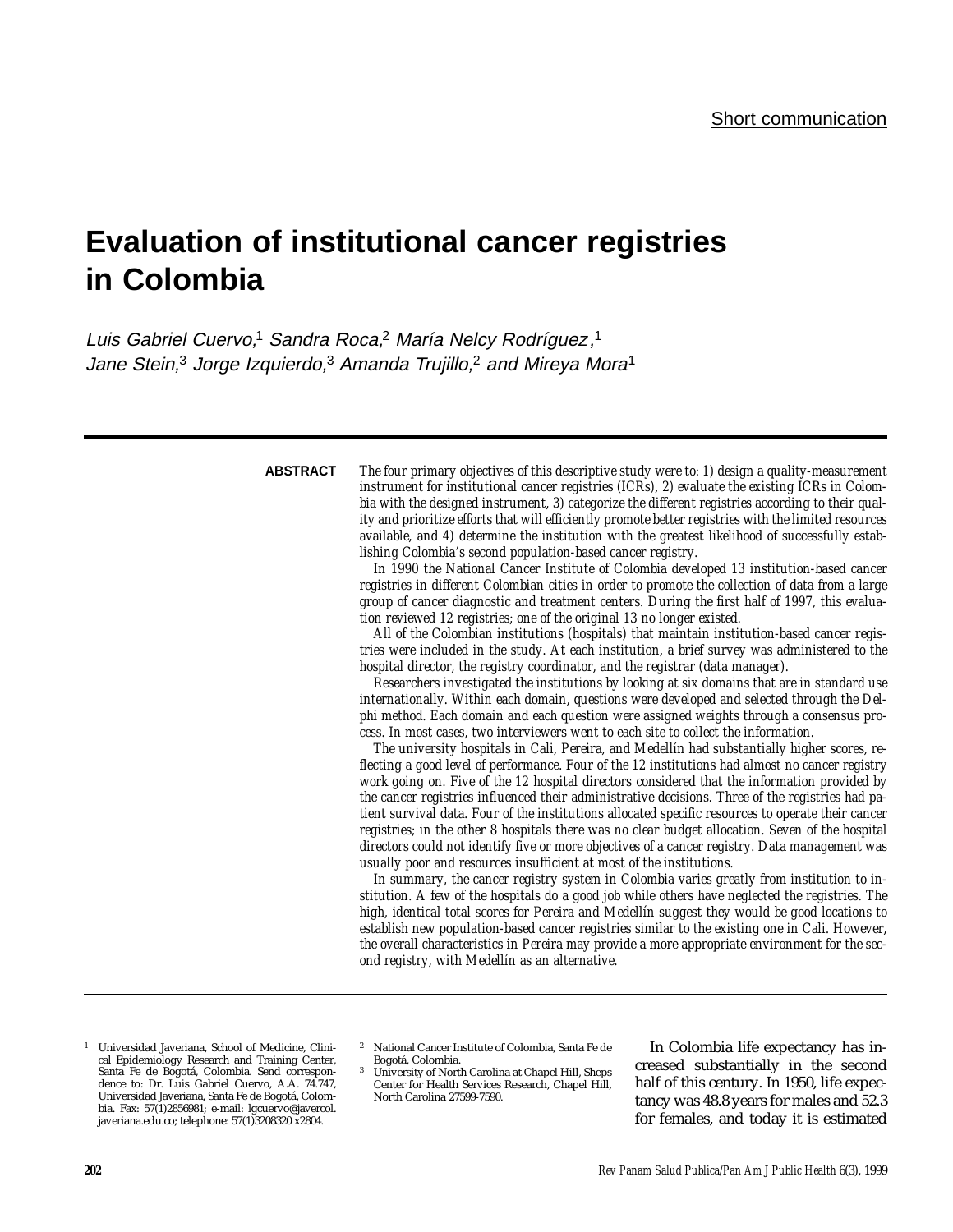to be 67.3 years for males and 73.2 for females (1). To help maintain that progress, Colombia has implemented various efforts in recent years to further reduce preventable disease, to improve health care, and to increase health care services among rural residents, who make up approximately 34% of the total population.

In this decade one of the most important initiatives has been Law 100. Passed in 1993, that legislation was intended to increase coverage of health care services through the social security system, from an estimated 20% of the population to 95% by the year 2000.

Planning, evaluating, and improving health services requires reliable registries. However, as Law 100 was being implemented, it became clear that the information available from Colombia's cancer data registries was insufficient. As of 1994, cancer was the third most common cause of mortality in Colombia, responsible for an estimated annual rate of 68 deaths per 100 000 persons among males younger than 70, and 29 per 100 000 among females in the same age group (2).

Trying to improve cancer registries in Colombia raises some special issues. It is difficult to standardize information across institutions. Adherence to international standards is poor. As large and complex databases accrue, logistical problems increase. However, the capture, sharing, and analysis of similar data from different institutions has improved due to new computerized databases, new programs specifically designed for the registration of cancer data, and more sharing of information through electronic media.

There is only one population-based cancer registry in the country. Located in Cali, a city with 1.85 million residents, the registry has operated without interruption since 1962. It was developed and has been maintained by the School of Medicine of the University of Valle (3). Unfortunately, due to demographic differences within Colombia, the data from Cali cannot be extrapolated to the rest of the country.

For more than 35 years, the National Cancer Institute (NCI) has been the leading institution in Colombia work-

ing on cancer prevention, diagnosis, treatment, research, and medical education. Its registry is reliable and, in the last six years, has been enhanced through standardized data entry computer programs and the training of registry directors and registrars. In 1989 the NCI and the Ministry of Health designed the national cancer registry program, with the goal of having consistent and reliable data from throughout Colombia. In 1990, the NCI gave a course for registrars from hospitals where the program was to be instituted. Data was to be sent to the NCI for evaluation and for feedback to the participating hospitals. However, the process has had serious logistical difficulties and should be evaluated in order to identify specific problems and possible solutions. If the quality and coverage of the existing registries can be improved, there will be more useful data on cancer in Colombia, leading to improved health planning and better use of resources.

The evaluation reported in this paper is a first step toward establishing a basic plan for a national cancer registry. The assessment provides useful information concerning difficulties in establishing and maintaining local registries. By ranking the registries, it helps identify institutions that could potentially support new population-based registries. The report is also intended to provide the participating institutions with feedback on the strengths and weaknesses of their registries in comparison to those of the other hospitals.

In order to evaluate the existing facilities in Colombia that are linked to the NCI tumor registry, during June 1996 researchers did a preliminary survey of known cancer registries. The researchers found that the registry in Montería was not operating, so it was not included in the study. After a review of the pertinent literature (4–9), the project team designed an evaluation form. Based on international standards, six domains or dimensions were to be assessed:

• Human resources: the participation and commitment of enough trained personnel to maintain a registry

- Data quality: all aspects related to control of data quality
- Technical resources: the availability of sufficient technological resources to capture and analyze the data
- Logistical resources: aspects related to the physical location of the registry and the adequacy of data security
- Political resources: the interest and support provided by the institution's executive staff, as well as the use of registry data in the decisionmaking by the hospital's director and administrators
- Dissemination of information: whether information is shared with other staff at the same institution, other institutions, and other interested persons

After the domains were established, team members used a Delphi process to agree on weights for each domain. A Delphi process is a method used to assess the opinions of a group of experts without having them get together at the same time. Relevant questions are given to the experts for their analysis. Their answers are used to create a new questionnaire, which is sent to the group for additional feedback. It is an anonymous process, it gives each person an equal opportunity to participate, and it helps produce consensus without direct confrontation. However, it can be biased when there is poor participation or a poor representation of experts.

Table 1 shows the proportional weights the team members generated through this process.

Specific questions were then formulated for each domain, with final decisions again arrived at through a Delphi process. These questions were then also assigned weights, so that the total maximum score for questions in a given domain would equal the weight given that domain. We would have preferred to use previously validated questions, but our literature search did not identify instruments that were appropriate to Colombia. In spite of that, we feel that our instrument does have both face and content validity.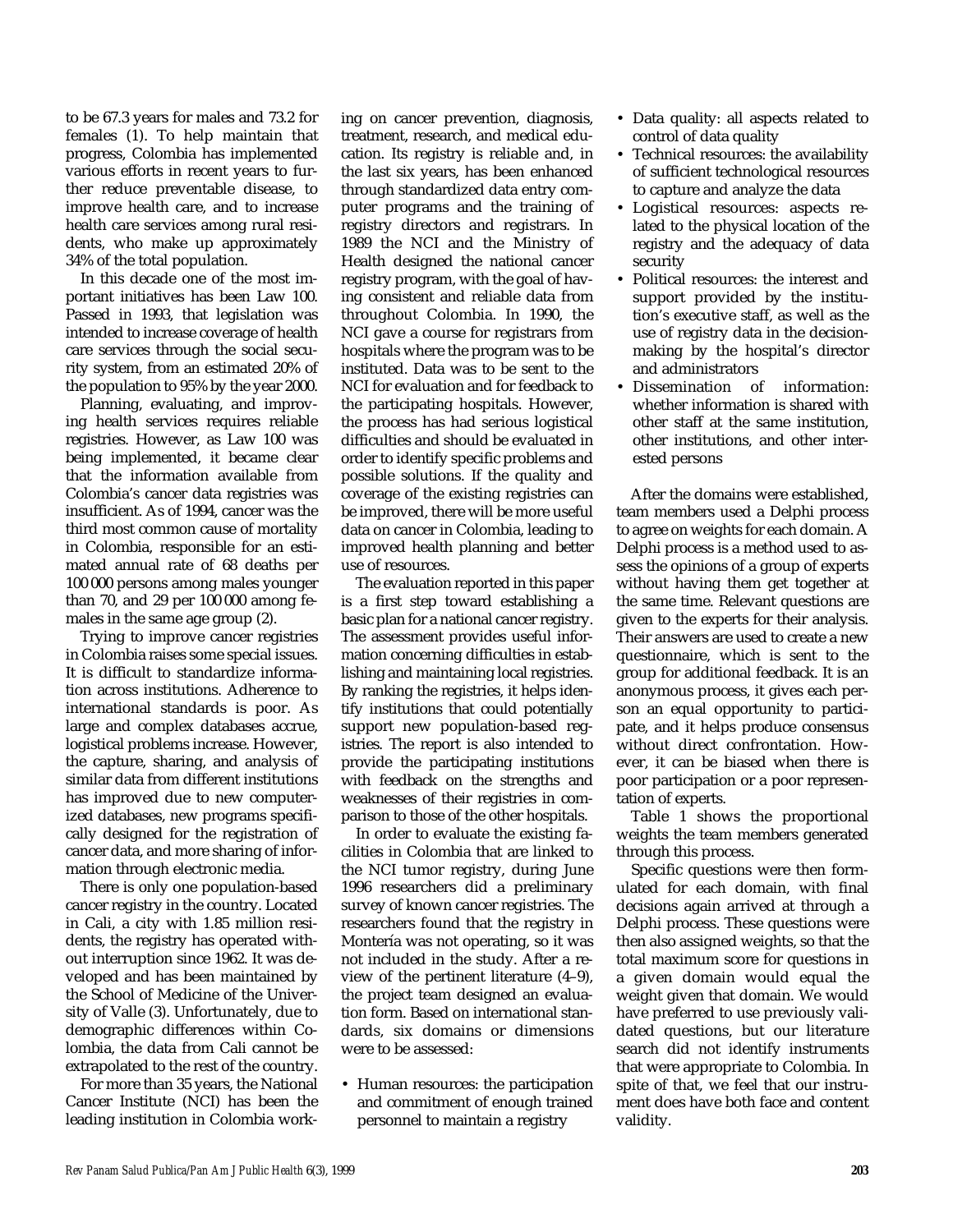**TABLE 1. Domains and their proportional weight for survey of cancer registries, Colombia, 1997** 

| Domain                            | Proportional<br>weight |  |  |  |
|-----------------------------------|------------------------|--|--|--|
| Human resources (HR)              | 0.30                   |  |  |  |
| Quality assessment of data (QA)   | 0.25                   |  |  |  |
| Technical resources (TR)          | 0.15                   |  |  |  |
| Logistical resources (LR)         | 0.10                   |  |  |  |
| Political resources (PR)          | 0.15                   |  |  |  |
| Dissemination of information (DI) | 0.05                   |  |  |  |

Colleagues at the University of North Carolina then peer-reviewed the instrument, and final adjustments were made to it. The final version of the questionnaire was organized into three blocks according to respondent. The three types of respondents were: hospital directors, registry coordinators, and registrars (data managers).

During the first half of 1997, members of the Colombian research team then visited each of the 12 hospital registries. When possible, two team members went on each visit. Due to financial limitations, only one visitor went to Manizales, Popayán, Pasto, and Ibagué. Three team members went to Cali, to evaluate the NCI-affiliated registry at the Evaristo García University Hospital and also to see the population-based registry at the School of Medicine of the University of Valle.

Data were collected using formatted questionnaires and entered into a computer program that automatically scored each item and domain. The information was entered in the dBASE IV database program (Borland Corporation, Scotts Valley, CA) two times, with the duplicate data entry files then compared using the VALIDATE data input verification program that is part of the Epi Info 6.04 statistical analysis program (U.S. Centers for Disease Control and Prevention, Atlanta, GA). The analysis generated item, domain, and total scores for each institution. Simple descriptive statistics were also produced for each questionnaire item.

Domain and total scores for each institution are presented in Table 2.

The institutions in Cali, Pereira, and Medellín had substantially higher scores than the others. The registries in Ibagué, Pasto, Barranquilla, and Cartagena were barely operational and received credit primarily for having trained registrars.

Five of the 12 hospital directors interviewed thought that information from the registry influenced their administrative decisions. Nine of the institutions had a registry coordinator, each of whom was an employee of the hospital. However, in 5 of the hospitals, the director did not consider the present coordinator to be the best person for the job. Only 3 of the directors indicated that their registry provided data regarding patient survival. Eight of the directors had no budgeted funds for the registry. Seven directors were unable to give five or more reasons for having a cancer registry, thus suggesting that the cancer registry was not a very important hospital function for these directors.

In 6 of the 12 hospitals, the patient registration department was independent. In 7 institutions, cancer registration was not separate from other registration. Six institutions had computerized general registries and were able to extract cancer data, although only 3 stored their data on magnetic media. All the registry coordinators reported that their registries received insufficient resources. Only 2 hospitals had procedures to analyze cancer data.

Six of the 12 hospitals allowed unrestricted access to their registry data. In 8 hospitals, a paper form containing the patient information was easily accessible. Nine of the hospitals reported that the registrar did not have sufficient time for the work. The registrars' academic or technical preparation was quite good, and most had received NCI training in the management of registries and in the use of the Regiscan database software that the NCI had developed for institutional cancer registries.

Six of the registries had a person dedicated to coding the cancer data; however, those persons did not control the quality of the data or the consistency of the information. For example, duplicate data were not deleted. Most of the registries had no information regarding the death of patients. Only 4 had a person with time specifically scheduled to work in the operation of the registries, entering and cleaning data.

Only 3 of the 12 centers have the capacity to maintain high-quality registries. These 3 have succeeded primarily because one or more persons in the institution have a particular interest in the registry. In Cali, an experienced group strongly supports the university hospital's registry and the city's population-based registry. The registries in Pereira and Medellín had high, identical scores that were very close to the

**TABLE 2. Domain scorea and total score for cancer registries by hospital, Colombia, 1997**

| Hospital                                                        | City         | <b>HR</b> | QA       | TR       | LR       | <b>PR</b> | DI       | Total |
|-----------------------------------------------------------------|--------------|-----------|----------|----------|----------|-----------|----------|-------|
| Evaristo García University Hospital                             | Cali         | 89        | 69       | 78       | 100      | 100       | 100      | 86    |
| San Jorge University Hospital<br>San Vicente de Paul University | Pereira      | 87        | 90       | 39       | 100      | 100       | 82       | 83    |
| Hospital                                                        | Medellín     | 91        | 54       | 100      | 94       | 100       | 55       | 83    |
| University Hospital of Manizales                                | Manizales    | 59        | 56       | 44       | 81       | $\Omega$  | 0        | 46    |
| University Hospital of Quindío                                  | Armenia      | 83        | $\Omega$ | 22       | 75       | 64        | 0        | 45    |
| University Hospital of Popayán                                  | Popayán      | 39        | 35       | 72       | 19       | 0         | 0        | 33    |
| Erasmo Meoz García Hospital                                     | Cúcuta       | 37        | 21       | 6        | 19       | 36        | 18       | 25    |
| Ramón González Valencia                                         |              |           |          |          |          |           |          |       |
| University Hospital                                             | Bucaramanga  | 24        | 29       | 44       | 25       | $\Omega$  | 0        | 24    |
| Federico Lleras Acosta Hospital                                 | Ibaqué       | 24        | $\Omega$ | 17       | 56       | $\Omega$  | 0        | 15    |
| Departamental Hospital of Pasto                                 | Pasto        | 22        | 4        | 0        | 0        | 36        | 0        | 13    |
| University Hospital of Barranguilla                             | Barranguilla | 28        | 0        | 0        | 0        | 0         | 0        | 8     |
| University Hospital of Cartagena                                | Cartagena    | 7         | $\Omega$ | $\Omega$ | $\Omega$ | $\Omega$  | $\Omega$ | 2     |

<sup>a</sup> HR = human resources; QA = quality assessment of data; TR = technical resources; LR = logistical resources; PR = political resources; DI = dissemination of information.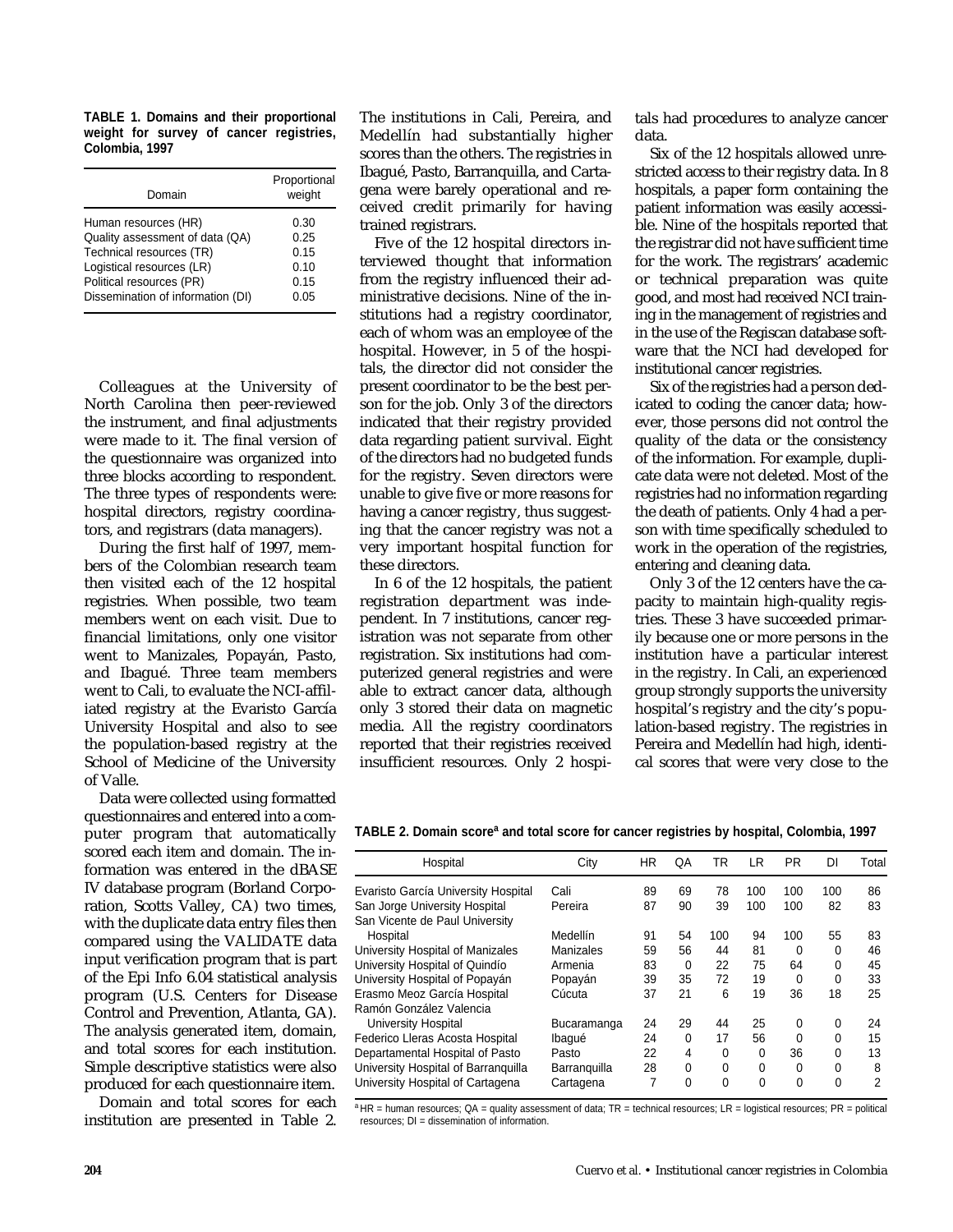total score for the Cali hospital registry, suggesting they would be good locations to establish new populationbased cancer registries similar to the existing one in Cali. However, Pereira has a smaller population and fewer medical schools, conditions similar to those that Cali had when its cancer registry was initiated. These characteristics in Pereira may provide a more appropriate environment to establish the second population-based registry, with Medellín as an alternative.

Strong support will be required to improve the technological and physical resources in the existing cancer registries. Continuing education for registrars seems particularly critical since cancer coding procedures are in transition. Registry coordinators should consider forming public-private partnerships with such enterprises as health maintenance organizations, thereby playing a role in Colombia's health care reform and attracting needed private-sector financial support.

The purpose of the project was to evaluate to what extent the cancer registry system in Colombia was working satisfactorily. The results clearly indicate that the situation varies, with good work at some sites and almost nonexistent cancer registries at other sites. Any efforts to improve the system will have to take into consideration these marked differences. The role of the NCI should be to reinforce those relatively strong institutions, so that

they could act as regional coordinators, in charge of promoting and supporting registry activities in adjacent areas. Such new responsibilities should obviously be recognized and supported by the pertinent governmental and nongovernmental agencies.

One way to generate renewed interest at the weaker institutions might be for the NCI to inquire directly about the mechanisms for selecting personnel and also provide technical orientation on the desirable characteristics for registrars. Inquiries from the NCI and such other prestigious institutions as the Javeriana University generally produce adequate responses from smaller institutions. That desire to have a link with strong institutions could be utilized to further strengthen the moredeveloped institutions and reverse the situation of the less-developed cancer registries in Colombia.

Remotivating the less-developed institutions may help to correct some of the ongoing deficiencies. However, unless the appropriate authorities at each institution are strongly committed to having a cancer registry as a necessary resource for their own institution, any isolated efforts at training new personnel may lead to the same uneven outcomes. Local political commitment should be clearly expressed in terms of funds, time, and technical support. That local commitment should be combined with additional training, technical assistance,

and other resources from the NCI and from organizations outside Colombia, such as the Pan American Health Organization, the University of North Carolina at Chapel Hill, the International Agency for Research on Cancer, and the North American Association of Central Cancer Registries. No external effort, however, can take the place of strong leadership from national and local officials inside Colombia and a carefully designed strategy involving the various potential participating hospitals.

**Acknowledgments.** This project was conducted as a joint activity of the Javeriana University and the University of North Carolina at Chapel Hill. Support for the project was provided by the U.S. Agency for International Development, through its University Development Linkages Program; the Instituto Nacional de Cancerología de Colombia; and the Universidad Javeriana, through its Clinical Epidemiology Training and Research Unit in the School of Medicine. Special thanks go to the hospital directors, registry coordinators, and registrars of the participating institutions for their interest and cooperation in this evaluation process. Special thanks also go to the Cali Cancer Registry personnel for their support and suggestions. Finally, we express our gratitude to Elvis Pagan for his help with the English translation.

- 1. Organización Panamericana de la Salud. Perfiles del País—Colombia. Accessed on 1 September 1997 at: http://www.paho.org/ spanish/colombia.htm.
- 2. República de Colombia, Departamento Administrativo Nacional de Estadística. Análisis de la situación de salud de Colombia. Accessed on 1 September 1997 at: http:// hipocrates.univalle.edu.co/opsweb.htm.
- 3. Universidad del Valle, School of Medicine, Department of Pathology. Cali Cancer Registry. Accessed on 4 September 1997 at: http://sinsa.univalle.edu.co/~regcal/. (Later available in Spanish at: http://mafalda. univalle.edu.co/~regcal/).

#### **REFERENCES**

- 4. Organización Mundial de la Salud. Programas nacionales de lucha contra el cáncer. Directrices sobre política y gestión. Ginebra: OMS; 1995.
- 5. Instituto Nacional de Cancerología. Normas y procedimientos de información, instructivos de diligenciamiento del registro institucional nacional de cáncer. Santa Fe de Bogotá: INC; 1992.
- 6. Segarra MM, Castillo A. Organización del registro de cáncer de hospital. In: Registros médicos y de salud: módulos de aprendizaje [instructional program with modules]. Washington, DC: Organización Panamericana de la Salud; 1991.
- 7. Organización Panamericana de la Salud. Seminario sobre registros de cáncer en América

Latina. Washington, D.C.: OPS; 1970. (Publicación Científica No. 215).

- 8. República de Colombia, Ministerio de Salud, Instituto Nacional de Cancerología. Programa nacional de cáncer fase II. Santa Fe de Bogotá: INC; 1985.
- 9. Seiffert JE, ed. Standards for completeness, quality, analysis and management of data. Sacramento, CA.: American Association of Central Cancer Registries; 1994. (Standards for Cancer Registries, Volume 3).

Manuscript received on 13 February 1998. Revised version accepted for publication on 30 April 1999.